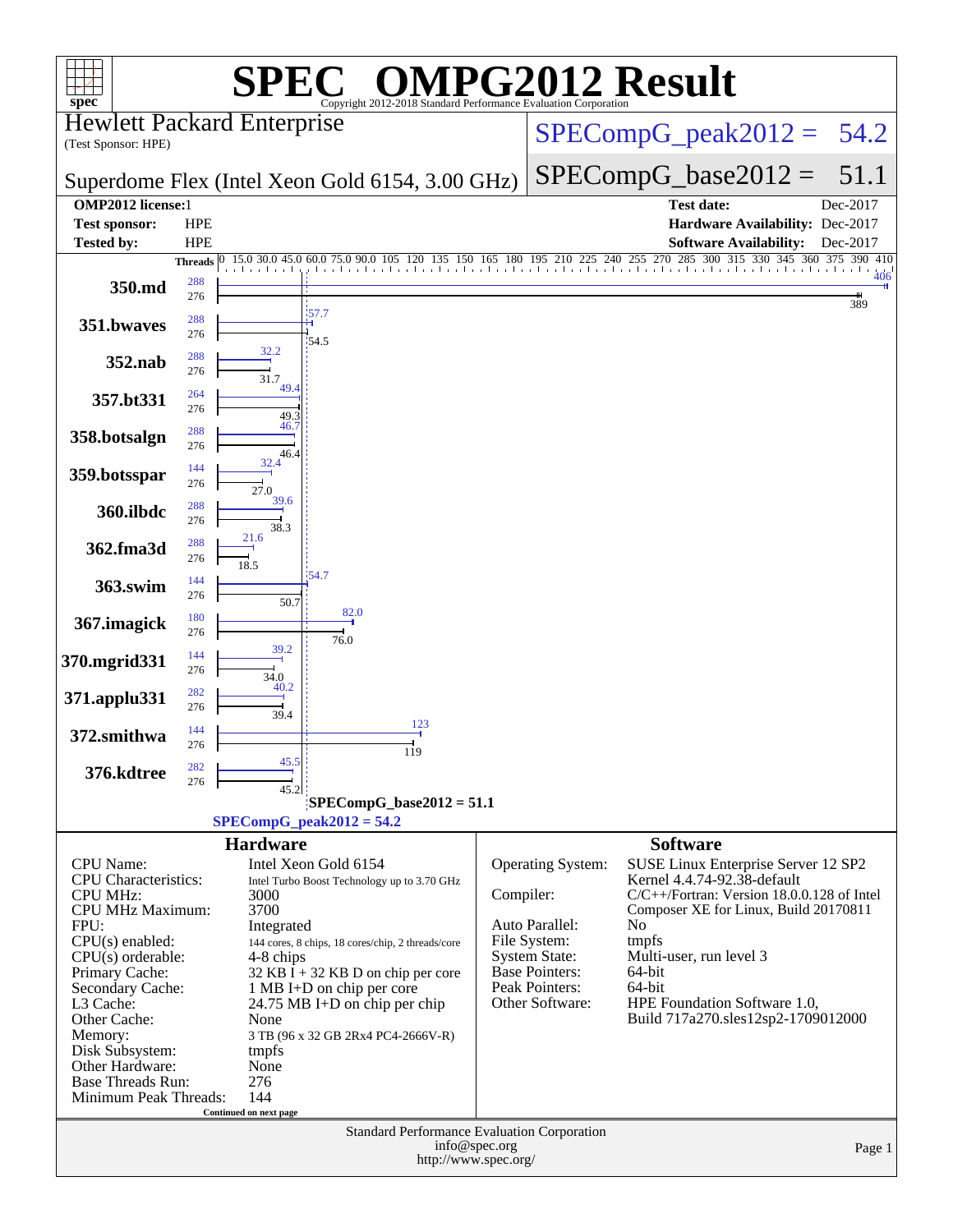

Hewlett Packard Enterprise

(Test Sponsor: HPE)

#### $SPECompG_peak2012 = 54.2$  $SPECompG_peak2012 = 54.2$

Superdome Flex (Intel Xeon Gold 6154, 3.00 GHz)

 $SPECompG_base2012 = 51.1$  $SPECompG_base2012 = 51.1$ 

[Maximum Peak Threads:](http://www.spec.org/auto/omp2012/Docs/result-fields.html#MaximumPeakThreads) 288

**[OMP2012 license:](http://www.spec.org/auto/omp2012/Docs/result-fields.html#OMP2012license)**1 **[Test date:](http://www.spec.org/auto/omp2012/Docs/result-fields.html#Testdate)** Dec-2017 **[Test sponsor:](http://www.spec.org/auto/omp2012/Docs/result-fields.html#Testsponsor)** HPE **[Hardware Availability:](http://www.spec.org/auto/omp2012/Docs/result-fields.html#HardwareAvailability)** Dec-2017 **[Tested by:](http://www.spec.org/auto/omp2012/Docs/result-fields.html#Testedby)** HPE **[Software Availability:](http://www.spec.org/auto/omp2012/Docs/result-fields.html#SoftwareAvailability)** Dec-2017

**[Results Table](http://www.spec.org/auto/omp2012/Docs/result-fields.html#ResultsTable) [Benchmark](http://www.spec.org/auto/omp2012/Docs/result-fields.html#Benchmark) [Threads](http://www.spec.org/auto/omp2012/Docs/result-fields.html#Threads) [Seconds](http://www.spec.org/auto/omp2012/Docs/result-fields.html#Seconds) [Ratio](http://www.spec.org/auto/omp2012/Docs/result-fields.html#Ratio) [Seconds](http://www.spec.org/auto/omp2012/Docs/result-fields.html#Seconds) [Ratio](http://www.spec.org/auto/omp2012/Docs/result-fields.html#Ratio) [Seconds](http://www.spec.org/auto/omp2012/Docs/result-fields.html#Seconds) [Ratio](http://www.spec.org/auto/omp2012/Docs/result-fields.html#Ratio) Base [Threads](http://www.spec.org/auto/omp2012/Docs/result-fields.html#Threads) [Seconds](http://www.spec.org/auto/omp2012/Docs/result-fields.html#Seconds) [Ratio](http://www.spec.org/auto/omp2012/Docs/result-fields.html#Ratio) [Seconds](http://www.spec.org/auto/omp2012/Docs/result-fields.html#Seconds) [Ratio](http://www.spec.org/auto/omp2012/Docs/result-fields.html#Ratio) [Seconds](http://www.spec.org/auto/omp2012/Docs/result-fields.html#Seconds) [Ratio](http://www.spec.org/auto/omp2012/Docs/result-fields.html#Ratio) Peak** [350.md](http://www.spec.org/auto/omp2012/Docs/350.md.html) 276 **[11.9](http://www.spec.org/auto/omp2012/Docs/result-fields.html#Median) [389](http://www.spec.org/auto/omp2012/Docs/result-fields.html#Median)** 11.9 389 11.8 391 288 11.4 405 11.4 407 **[11.4](http://www.spec.org/auto/omp2012/Docs/result-fields.html#Median) [406](http://www.spec.org/auto/omp2012/Docs/result-fields.html#Median)** [351.bwaves](http://www.spec.org/auto/omp2012/Docs/351.bwaves.html) 276 **[83.1](http://www.spec.org/auto/omp2012/Docs/result-fields.html#Median) [54.5](http://www.spec.org/auto/omp2012/Docs/result-fields.html#Median)** 83.4 54.3 83.0 54.6 288 79.1 57.3 78.4 57.8 **[78.5](http://www.spec.org/auto/omp2012/Docs/result-fields.html#Median) [57.7](http://www.spec.org/auto/omp2012/Docs/result-fields.html#Median)** [352.nab](http://www.spec.org/auto/omp2012/Docs/352.nab.html) 276 **[123](http://www.spec.org/auto/omp2012/Docs/result-fields.html#Median) [31.7](http://www.spec.org/auto/omp2012/Docs/result-fields.html#Median)** 123 31.7 122 31.8 288 **[121](http://www.spec.org/auto/omp2012/Docs/result-fields.html#Median) [32.2](http://www.spec.org/auto/omp2012/Docs/result-fields.html#Median)** 121 32.2 121 32.2 [357.bt331](http://www.spec.org/auto/omp2012/Docs/357.bt331.html) 276 95.8 49.5 96.3 49.2 **[96.1](http://www.spec.org/auto/omp2012/Docs/result-fields.html#Median) [49.3](http://www.spec.org/auto/omp2012/Docs/result-fields.html#Median)** 264 95.4 49.7 96.0 49.4 **[95.9](http://www.spec.org/auto/omp2012/Docs/result-fields.html#Median) [49.4](http://www.spec.org/auto/omp2012/Docs/result-fields.html#Median)** [358.botsalgn](http://www.spec.org/auto/omp2012/Docs/358.botsalgn.html) 276 93.8 46.4 **[93.7](http://www.spec.org/auto/omp2012/Docs/result-fields.html#Median) [46.4](http://www.spec.org/auto/omp2012/Docs/result-fields.html#Median)** 93.7 46.4 288 93.3 46.6 93.2 46.7 **[93.2](http://www.spec.org/auto/omp2012/Docs/result-fields.html#Median) [46.7](http://www.spec.org/auto/omp2012/Docs/result-fields.html#Median)** [359.botsspar](http://www.spec.org/auto/omp2012/Docs/359.botsspar.html) 276 192 27.3 194 27.0 **[194](http://www.spec.org/auto/omp2012/Docs/result-fields.html#Median) [27.0](http://www.spec.org/auto/omp2012/Docs/result-fields.html#Median)** 144 **[162](http://www.spec.org/auto/omp2012/Docs/result-fields.html#Median) [32.4](http://www.spec.org/auto/omp2012/Docs/result-fields.html#Median)** 162 32.5 162 32.4 [360.ilbdc](http://www.spec.org/auto/omp2012/Docs/360.ilbdc.html) 276 92.7 38.4 93.0 38.3 **[92.9](http://www.spec.org/auto/omp2012/Docs/result-fields.html#Median) [38.3](http://www.spec.org/auto/omp2012/Docs/result-fields.html#Median)** 288 90.0 39.5 **[90.0](http://www.spec.org/auto/omp2012/Docs/result-fields.html#Median) [39.6](http://www.spec.org/auto/omp2012/Docs/result-fields.html#Median)** 89.9 39.6 [362.fma3d](http://www.spec.org/auto/omp2012/Docs/362.fma3d.html) 276 206 18.5 **[205](http://www.spec.org/auto/omp2012/Docs/result-fields.html#Median) [18.5](http://www.spec.org/auto/omp2012/Docs/result-fields.html#Median)** 205 18.5 288 176 21.6 **[176](http://www.spec.org/auto/omp2012/Docs/result-fields.html#Median) [21.6](http://www.spec.org/auto/omp2012/Docs/result-fields.html#Median)** 176 21.6 [363.swim](http://www.spec.org/auto/omp2012/Docs/363.swim.html) 276 **[89.4](http://www.spec.org/auto/omp2012/Docs/result-fields.html#Median) [50.7](http://www.spec.org/auto/omp2012/Docs/result-fields.html#Median)** 89.4 50.7 89.7 50.5 144 **[82.9](http://www.spec.org/auto/omp2012/Docs/result-fields.html#Median) [54.7](http://www.spec.org/auto/omp2012/Docs/result-fields.html#Median)** 82.8 54.7 83.0 54.6 [367.imagick](http://www.spec.org/auto/omp2012/Docs/367.imagick.html) 276 92.6 75.9 **[92.5](http://www.spec.org/auto/omp2012/Docs/result-fields.html#Median) [76.0](http://www.spec.org/auto/omp2012/Docs/result-fields.html#Median)** 91.8 76.6 180 85.4 82.3 **[85.7](http://www.spec.org/auto/omp2012/Docs/result-fields.html#Median) [82.0](http://www.spec.org/auto/omp2012/Docs/result-fields.html#Median)** 86.1 81.6 [370.mgrid331](http://www.spec.org/auto/omp2012/Docs/370.mgrid331.html) 276 130 34.0 130 34.0 **[130](http://www.spec.org/auto/omp2012/Docs/result-fields.html#Median) [34.0](http://www.spec.org/auto/omp2012/Docs/result-fields.html#Median)** 144 **[113](http://www.spec.org/auto/omp2012/Docs/result-fields.html#Median) [39.2](http://www.spec.org/auto/omp2012/Docs/result-fields.html#Median)** 113 39.2 113 39.2 [371.applu331](http://www.spec.org/auto/omp2012/Docs/371.applu331.html) 276 154 39.3 153 39.5 **[154](http://www.spec.org/auto/omp2012/Docs/result-fields.html#Median) [39.4](http://www.spec.org/auto/omp2012/Docs/result-fields.html#Median)** 282 151 40.2 152 40.0 **[151](http://www.spec.org/auto/omp2012/Docs/result-fields.html#Median) [40.2](http://www.spec.org/auto/omp2012/Docs/result-fields.html#Median)** [372.smithwa](http://www.spec.org/auto/omp2012/Docs/372.smithwa.html) 276 45.1 119 **[45.2](http://www.spec.org/auto/omp2012/Docs/result-fields.html#Median) [119](http://www.spec.org/auto/omp2012/Docs/result-fields.html#Median)** 45.3 118 144 **[43.5](http://www.spec.org/auto/omp2012/Docs/result-fields.html#Median) [123](http://www.spec.org/auto/omp2012/Docs/result-fields.html#Median)** 43.5 123 43.6 123 [376.kdtree](http://www.spec.org/auto/omp2012/Docs/376.kdtree.html) 276 **[99.5](http://www.spec.org/auto/omp2012/Docs/result-fields.html#Median) [45.2](http://www.spec.org/auto/omp2012/Docs/result-fields.html#Median)** 99.4 45.3 99.5 45.2 282 **[99.0](http://www.spec.org/auto/omp2012/Docs/result-fields.html#Median) [45.5](http://www.spec.org/auto/omp2012/Docs/result-fields.html#Median)** 98.9 45.5 99.0 45.4 Results appear in the [order in which they were run.](http://www.spec.org/auto/omp2012/Docs/result-fields.html#RunOrder) Bold underlined text [indicates a median measurement.](http://www.spec.org/auto/omp2012/Docs/result-fields.html#Median)

#### **[Compiler Invocation Notes](http://www.spec.org/auto/omp2012/Docs/result-fields.html#CompilerInvocationNotes)**

 COPTIMIZE=-O3 -qopt-zmm-usage=high -xCORE-AVX512 -ipo1 -qopenmp -ansi-alias -mcmodel=medium -shared-intel CXXOPTIMIZE=-O3 -qopt-zmm-usage=high -xCORE-AVX512 -ipo1 -qopenmp -ansi-alias -mcmodel=medium -shared-intel FOPTIMIZE=-O3 -qopt-zmm-usage=high -xCORE-AVX512 -ipo1 -qopenmp -mcmodel=medium -shared-intel

#### **[Submit Notes](http://www.spec.org/auto/omp2012/Docs/result-fields.html#SubmitNotes)**

The config file option 'submit' was used. For all benchmarks threads were bound to cores using the following submit command: dplace \$command This binds threads in order of creation, beginning with the master thread on logical cpu 0, the first slave thread on logical cpu 1, and so on.

#### **[Operating System Notes](http://www.spec.org/auto/omp2012/Docs/result-fields.html#OperatingSystemNotes)**

Transparent Hugepages : Transparent Hugepages are disabled by echo never > /sys/kernel/mm/transparent\_hugepage/enabled

Software Environment:

Continued on next page

Standard Performance Evaluation Corporation [info@spec.org](mailto:info@spec.org) <http://www.spec.org/>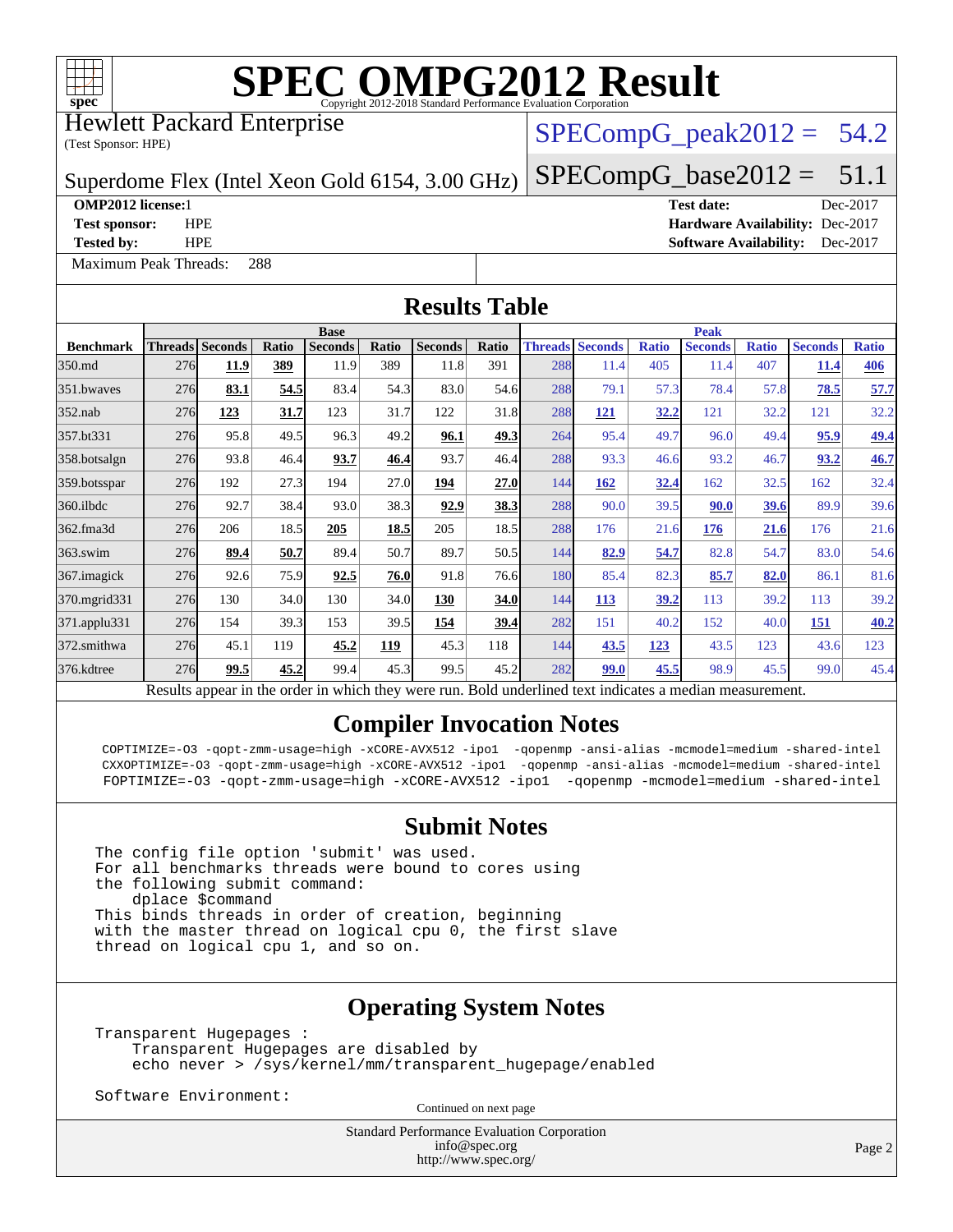

Hewlett Packard Enterprise

(Test Sponsor: HPE)

 $SPECompG_peak2012 = 54.2$  $SPECompG_peak2012 = 54.2$ 

Superdome Flex (Intel Xeon Gold 6154, 3.00 GHz)

**[Tested by:](http://www.spec.org/auto/omp2012/Docs/result-fields.html#Testedby)** HPE **[Software Availability:](http://www.spec.org/auto/omp2012/Docs/result-fields.html#SoftwareAvailability)** Dec-2017

 $SPECompG_base2012 = 51.1$  $SPECompG_base2012 = 51.1$ **[OMP2012 license:](http://www.spec.org/auto/omp2012/Docs/result-fields.html#OMP2012license)**1 **[Test date:](http://www.spec.org/auto/omp2012/Docs/result-fields.html#Testdate)** Dec-2017 **[Test sponsor:](http://www.spec.org/auto/omp2012/Docs/result-fields.html#Testsponsor)** HPE **[Hardware Availability:](http://www.spec.org/auto/omp2012/Docs/result-fields.html#HardwareAvailability)** Dec-2017

#### **[Operating System Notes \(Continued\)](http://www.spec.org/auto/omp2012/Docs/result-fields.html#OperatingSystemNotes)**

 export KMP\_AFFINITY=disabled export KMP\_STACKSIZE=200M export KMP\_SCHEDULE=static,balanced export OMP\_DYNAMIC=FALSE ulimit -s unlimited

The tmpfs filesystem was set up with: mount -t tmpfs -o rw,remount,mode=1777,mpol=interleave tmpfs /dev/shm

#### **[Platform Notes](http://www.spec.org/auto/omp2012/Docs/result-fields.html#PlatformNotes)**

Rack Management Controller setting: modify npar pnum=0 ras=hpc

### **[Base Compiler Invocation](http://www.spec.org/auto/omp2012/Docs/result-fields.html#BaseCompilerInvocation)**

[C benchmarks](http://www.spec.org/auto/omp2012/Docs/result-fields.html#Cbenchmarks): [icc](http://www.spec.org/omp2012/results/res2018q1/omp2012-20171219-00136.flags.html#user_CCbase_intel_icc_a87c68a857bc5ec5362391a49d3a37a6)

[C++ benchmarks:](http://www.spec.org/auto/omp2012/Docs/result-fields.html#CXXbenchmarks) [icpc](http://www.spec.org/omp2012/results/res2018q1/omp2012-20171219-00136.flags.html#user_CXXbase_intel_icpc_2d899f8d163502b12eb4a60069f80c1c)

[Fortran benchmarks](http://www.spec.org/auto/omp2012/Docs/result-fields.html#Fortranbenchmarks): [ifort](http://www.spec.org/omp2012/results/res2018q1/omp2012-20171219-00136.flags.html#user_FCbase_intel_ifort_8a5e5e06b19a251bdeaf8fdab5d62f20)

### **[Base Portability Flags](http://www.spec.org/auto/omp2012/Docs/result-fields.html#BasePortabilityFlags)**

 350.md: [-free](http://www.spec.org/omp2012/results/res2018q1/omp2012-20171219-00136.flags.html#user_baseFPORTABILITY350_md_free) 367.imagick: [-std=c99](http://www.spec.org/omp2012/results/res2018q1/omp2012-20171219-00136.flags.html#user_baseCPORTABILITY367_imagick_std_2ec6533b6e06f1c4a6c9b78d9e9cde24)

# **[Base Optimization Flags](http://www.spec.org/auto/omp2012/Docs/result-fields.html#BaseOptimizationFlags)**

[C benchmarks](http://www.spec.org/auto/omp2012/Docs/result-fields.html#Cbenchmarks):

[-O3](http://www.spec.org/omp2012/results/res2018q1/omp2012-20171219-00136.flags.html#user_CCbase_f-O3) [-qopt-zmm-usage=high](http://www.spec.org/omp2012/results/res2018q1/omp2012-20171219-00136.flags.html#user_CCbase_f-qopt-zmm-usage_213d857421e75f2db2f896f7900465fb) [-xCORE-AVX512](http://www.spec.org/omp2012/results/res2018q1/omp2012-20171219-00136.flags.html#user_CCbase_f-xCORE-AVX512) [-ipo1](http://www.spec.org/omp2012/results/res2018q1/omp2012-20171219-00136.flags.html#user_CCbase_f-ipo_116921c2575d566c213f1dd5e08493d2) [-qopenmp](http://www.spec.org/omp2012/results/res2018q1/omp2012-20171219-00136.flags.html#user_CCbase_f-qopenmp) [-ansi-alias](http://www.spec.org/omp2012/results/res2018q1/omp2012-20171219-00136.flags.html#user_CCbase_f-ansi-alias) [-mcmodel=medium](http://www.spec.org/omp2012/results/res2018q1/omp2012-20171219-00136.flags.html#user_CCbase_f-mcmodel_3a41622424bdd074c4f0f2d2f224c7e5) [-shared-intel](http://www.spec.org/omp2012/results/res2018q1/omp2012-20171219-00136.flags.html#user_CCbase_f-shared-intel)

[C++ benchmarks:](http://www.spec.org/auto/omp2012/Docs/result-fields.html#CXXbenchmarks)

[-O3](http://www.spec.org/omp2012/results/res2018q1/omp2012-20171219-00136.flags.html#user_CXXbase_f-O3) [-qopt-zmm-usage=high](http://www.spec.org/omp2012/results/res2018q1/omp2012-20171219-00136.flags.html#user_CXXbase_f-qopt-zmm-usage_213d857421e75f2db2f896f7900465fb) [-xCORE-AVX512](http://www.spec.org/omp2012/results/res2018q1/omp2012-20171219-00136.flags.html#user_CXXbase_f-xCORE-AVX512) [-ipo1](http://www.spec.org/omp2012/results/res2018q1/omp2012-20171219-00136.flags.html#user_CXXbase_f-ipo_116921c2575d566c213f1dd5e08493d2) [-qopenmp](http://www.spec.org/omp2012/results/res2018q1/omp2012-20171219-00136.flags.html#user_CXXbase_f-qopenmp) [-ansi-alias](http://www.spec.org/omp2012/results/res2018q1/omp2012-20171219-00136.flags.html#user_CXXbase_f-ansi-alias) [-mcmodel=medium](http://www.spec.org/omp2012/results/res2018q1/omp2012-20171219-00136.flags.html#user_CXXbase_f-mcmodel_3a41622424bdd074c4f0f2d2f224c7e5) [-shared-intel](http://www.spec.org/omp2012/results/res2018q1/omp2012-20171219-00136.flags.html#user_CXXbase_f-shared-intel)

[Fortran benchmarks](http://www.spec.org/auto/omp2012/Docs/result-fields.html#Fortranbenchmarks):

```
-O3 -qopt-zmm-usage=high -xCORE-AVX512 -ipo1 -qopenmp
-mcmodel=medium -shared-intel
```
Standard Performance Evaluation Corporation [info@spec.org](mailto:info@spec.org) <http://www.spec.org/>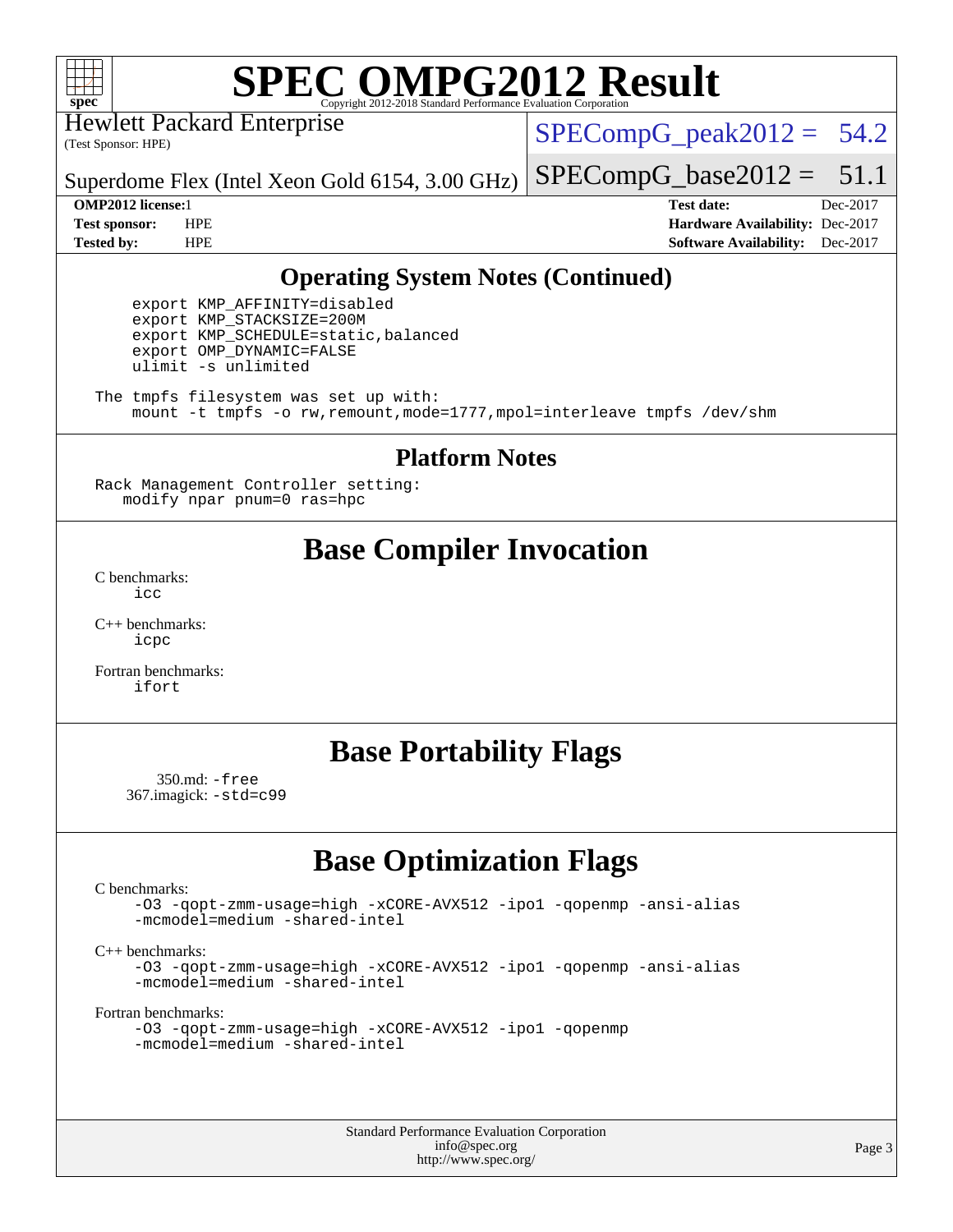

Hewlett Packard Enterprise

(Test Sponsor: HPE)

 $SPECompG_peak2012 = 54.2$  $SPECompG_peak2012 = 54.2$ 

Superdome Flex (Intel Xeon Gold 6154, 3.00 GHz)

 $SPECompG_base2012 = 51.1$  $SPECompG_base2012 = 51.1$ 

**[OMP2012 license:](http://www.spec.org/auto/omp2012/Docs/result-fields.html#OMP2012license)**1 **[Test date:](http://www.spec.org/auto/omp2012/Docs/result-fields.html#Testdate)** Dec-2017 **[Test sponsor:](http://www.spec.org/auto/omp2012/Docs/result-fields.html#Testsponsor)** HPE **[Hardware Availability:](http://www.spec.org/auto/omp2012/Docs/result-fields.html#HardwareAvailability)** Dec-2017 **[Tested by:](http://www.spec.org/auto/omp2012/Docs/result-fields.html#Testedby)** HPE **[Software Availability:](http://www.spec.org/auto/omp2012/Docs/result-fields.html#SoftwareAvailability)** Dec-2017

# **[Peak Compiler Invocation](http://www.spec.org/auto/omp2012/Docs/result-fields.html#PeakCompilerInvocation)**

[C benchmarks](http://www.spec.org/auto/omp2012/Docs/result-fields.html#Cbenchmarks): [icc](http://www.spec.org/omp2012/results/res2018q1/omp2012-20171219-00136.flags.html#user_CCpeak_intel_icc_a87c68a857bc5ec5362391a49d3a37a6)

[C++ benchmarks:](http://www.spec.org/auto/omp2012/Docs/result-fields.html#CXXbenchmarks) [icpc](http://www.spec.org/omp2012/results/res2018q1/omp2012-20171219-00136.flags.html#user_CXXpeak_intel_icpc_2d899f8d163502b12eb4a60069f80c1c)

[Fortran benchmarks](http://www.spec.org/auto/omp2012/Docs/result-fields.html#Fortranbenchmarks): [ifort](http://www.spec.org/omp2012/results/res2018q1/omp2012-20171219-00136.flags.html#user_FCpeak_intel_ifort_8a5e5e06b19a251bdeaf8fdab5d62f20)

### **[Peak Portability Flags](http://www.spec.org/auto/omp2012/Docs/result-fields.html#PeakPortabilityFlags)**

 350.md: [-free](http://www.spec.org/omp2012/results/res2018q1/omp2012-20171219-00136.flags.html#user_peakFPORTABILITY350_md_free) 367.imagick: [-std=c99](http://www.spec.org/omp2012/results/res2018q1/omp2012-20171219-00136.flags.html#user_peakCPORTABILITY367_imagick_std_2ec6533b6e06f1c4a6c9b78d9e9cde24)

### **[Peak Optimization Flags](http://www.spec.org/auto/omp2012/Docs/result-fields.html#PeakOptimizationFlags)**

[C benchmarks](http://www.spec.org/auto/omp2012/Docs/result-fields.html#Cbenchmarks):

[-O3](http://www.spec.org/omp2012/results/res2018q1/omp2012-20171219-00136.flags.html#user_CCpeak_f-O3) [-qopt-zmm-usage=high](http://www.spec.org/omp2012/results/res2018q1/omp2012-20171219-00136.flags.html#user_CCpeak_f-qopt-zmm-usage_213d857421e75f2db2f896f7900465fb) [-xCORE-AVX512](http://www.spec.org/omp2012/results/res2018q1/omp2012-20171219-00136.flags.html#user_CCpeak_f-xCORE-AVX512) [-ipo1](http://www.spec.org/omp2012/results/res2018q1/omp2012-20171219-00136.flags.html#user_CCpeak_f-ipo_116921c2575d566c213f1dd5e08493d2) [-qopenmp](http://www.spec.org/omp2012/results/res2018q1/omp2012-20171219-00136.flags.html#user_CCpeak_f-qopenmp) [-ansi-alias](http://www.spec.org/omp2012/results/res2018q1/omp2012-20171219-00136.flags.html#user_CCpeak_f-ansi-alias) [-mcmodel=medium](http://www.spec.org/omp2012/results/res2018q1/omp2012-20171219-00136.flags.html#user_CCpeak_f-mcmodel_3a41622424bdd074c4f0f2d2f224c7e5) [-shared-intel](http://www.spec.org/omp2012/results/res2018q1/omp2012-20171219-00136.flags.html#user_CCpeak_f-shared-intel)

[C++ benchmarks:](http://www.spec.org/auto/omp2012/Docs/result-fields.html#CXXbenchmarks)

[-O3](http://www.spec.org/omp2012/results/res2018q1/omp2012-20171219-00136.flags.html#user_CXXpeak_f-O3) [-qopt-zmm-usage=high](http://www.spec.org/omp2012/results/res2018q1/omp2012-20171219-00136.flags.html#user_CXXpeak_f-qopt-zmm-usage_213d857421e75f2db2f896f7900465fb) [-xCORE-AVX512](http://www.spec.org/omp2012/results/res2018q1/omp2012-20171219-00136.flags.html#user_CXXpeak_f-xCORE-AVX512) [-ipo1](http://www.spec.org/omp2012/results/res2018q1/omp2012-20171219-00136.flags.html#user_CXXpeak_f-ipo_116921c2575d566c213f1dd5e08493d2) [-qopenmp](http://www.spec.org/omp2012/results/res2018q1/omp2012-20171219-00136.flags.html#user_CXXpeak_f-qopenmp) [-ansi-alias](http://www.spec.org/omp2012/results/res2018q1/omp2012-20171219-00136.flags.html#user_CXXpeak_f-ansi-alias) [-mcmodel=medium](http://www.spec.org/omp2012/results/res2018q1/omp2012-20171219-00136.flags.html#user_CXXpeak_f-mcmodel_3a41622424bdd074c4f0f2d2f224c7e5) [-shared-intel](http://www.spec.org/omp2012/results/res2018q1/omp2012-20171219-00136.flags.html#user_CXXpeak_f-shared-intel)

[Fortran benchmarks](http://www.spec.org/auto/omp2012/Docs/result-fields.html#Fortranbenchmarks):

[-O3](http://www.spec.org/omp2012/results/res2018q1/omp2012-20171219-00136.flags.html#user_FCpeak_f-O3) [-qopt-zmm-usage=high](http://www.spec.org/omp2012/results/res2018q1/omp2012-20171219-00136.flags.html#user_FCpeak_f-qopt-zmm-usage_213d857421e75f2db2f896f7900465fb) [-xCORE-AVX512](http://www.spec.org/omp2012/results/res2018q1/omp2012-20171219-00136.flags.html#user_FCpeak_f-xCORE-AVX512) [-ipo1](http://www.spec.org/omp2012/results/res2018q1/omp2012-20171219-00136.flags.html#user_FCpeak_f-ipo_116921c2575d566c213f1dd5e08493d2) [-qopenmp](http://www.spec.org/omp2012/results/res2018q1/omp2012-20171219-00136.flags.html#user_FCpeak_f-qopenmp) [-mcmodel=medium](http://www.spec.org/omp2012/results/res2018q1/omp2012-20171219-00136.flags.html#user_FCpeak_f-mcmodel_3a41622424bdd074c4f0f2d2f224c7e5) [-shared-intel](http://www.spec.org/omp2012/results/res2018q1/omp2012-20171219-00136.flags.html#user_FCpeak_f-shared-intel)

The flags files that were used to format this result can be browsed at <http://www.spec.org/omp2012/flags/HPE-OMP2012-ic18.html>

[http://www.spec.org/omp2012/flags/HPE-Superdome\\_Flex-RevA.html](http://www.spec.org/omp2012/flags/HPE-Superdome_Flex-RevA.html)

You can also download the XML flags sources by saving the following links: <http://www.spec.org/omp2012/flags/HPE-OMP2012-ic18.xml> [http://www.spec.org/omp2012/flags/HPE-Superdome\\_Flex-RevA.xml](http://www.spec.org/omp2012/flags/HPE-Superdome_Flex-RevA.xml)